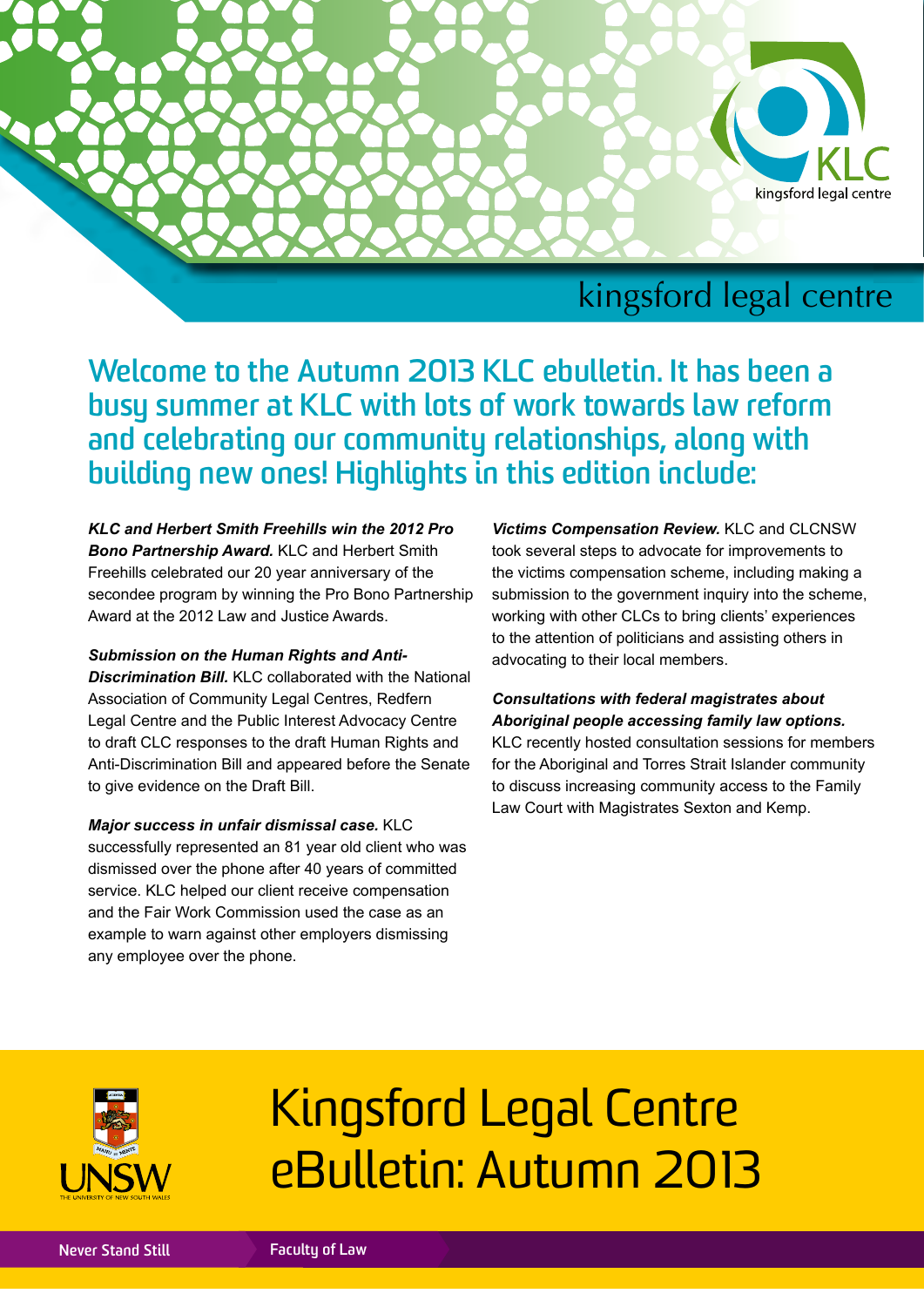

### **Highlights**

### **KLC and Herbert Smith Freehills win the 2012 Pro Bono Partnership Award**

The *Law and Justice Foundation Pro Bono Partnership Award* was presented to the 20 year partnership between Kingsford Legal Centre and Freehills Foundation (part of Herbert Smith Freehills). Herbert Smith Freehills provide the Kingsford Legal Centre with a secondee solicitor on a six monthly rotation. This partnership has modelled pro bono services to future generations of lawyers, delivered long term benefits to Kingsford Legal Centre in their provision of clinical legal education and services to disadvantaged clients, and set a benchmark for the evolution of pro bono work over the past twenty years. The secondee program is a key one for KLC and we are very grateful for Herbert Smith Freehills' support for the past 20 years.



**KLC Director Anna Cody, National Pro Bono Resource Centre Director John Corker and Executive Director of The Freehills Foundation Annette Bain**

### **Submission on the Human Rights and Anti-Discrimination Bill**

At a national level, KLC worked with the National Association of Community Legal Centres to coordinate and draft community legal centre responses to the *Government's Discrimination Consolidation Discussion Paper* and the subsequent draft *Human Rights and Anti-Discrimination Bill*. KLC appeared before the Senate Committee, along with Redfern Legal Centre, PIAC and NACLC, to give evidence on the draft Bill. KLC also worked with other community legal centres to highlight in the media and to politicians the significant advances the draft Bill would make for our clients.

KLC wrote media releases and did media interviews, wrote to their local MP and relevant ministers, and worked with NACLC and the NACLC Human Rights Network to encourage CLCs in key electorates to lobby their local MPs. KLC was extremely disappointed that the Government did not proceed with the Bill. It is a missed opportunity to make Australia's discrimination laws simpler and fairer.



**PIAC's Edward Santow, right, outside Parliament House with Anna Brown from the HRLC (back row, left); Edwina MacDonald from KLC (back row, right); Jo Shulman from the Redfern Legal Centre (middle row, left); Michelle Cohen from PIAC (middle row, centre); Camilla Pandolfini from PIAC (middle row, right); Frieda Lee from NACLC (front row, left) and Anna Cody from KLC (front row, centre). Photo Credit: Dominic O'Grady, Public Interest Advocacy Centre.**

### **Major success in unfair dismissal matter**

Late in 2012 KLC acted for an 81 year old client who was dismissed from his position at the Greyhound Breeders, Owners and Trainers Association of NSW. Our client had been working with the Association for 40 years when he was dismissed without warning and over the phone after an argument with a colleague.

KLC was successful in arguing that the dismissal was unfair with the Fair Work Commission commenting that our client 'could have expected to finish his career in a blaze of glory and praise for a job well done'. He was awarded 16 weeks of lost wages in compensation. In its decision the Commission warned against employers dismissing any employee (let alone one with 40 years of service) over the phone.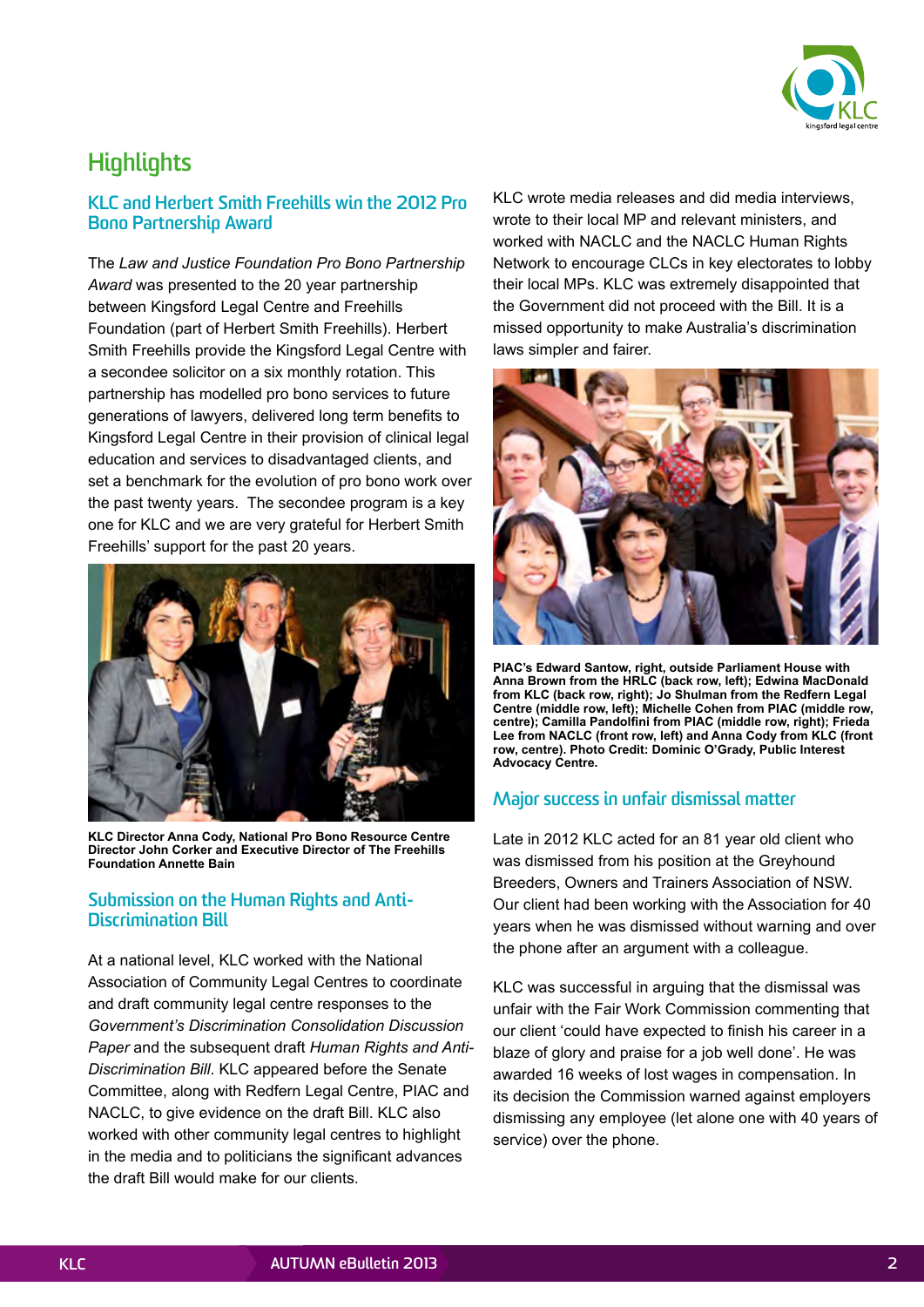

### **Victims Compensation Review**

KLC has advocated for improvements to the victims compensation scheme. KLC made a submission to the government commissioned inquiry into the scheme highlighting the importance of the scheme for our clients, particularly for victims of domestic violence and sexual assault, and supporting retaining and improving the scheme. KLC worked with other CLCs to bring clients' experiences to the attention of politicians and government, and to advocate for changes to the scheme that will improve access to justice for victims of violence.

The CLCNSW Working Group developed an online letter writing kit for other individuals and organisations to lobby their MPs. They also coordinated an open letter to the Attorney-General, signed by 80 different organisations, wrote to the Attorney-General and Victims Services in support of Victims Compensation, and wrote short articles for the *Alternative Law Journal*.

### **Consultations with Federal Magistrates about Aboriginal people accessing Family Law options**

KLC recently hosted community consultations between Federal Court Magistrate Robyn Sexton and Federal Court Magistrate Dale Kemp and local Aboriginal community members. The consultations provided a unique space in which local Aboriginal community members were able to meet, speak to, learn from and share ideas with, the two Federal Court Magistrates. The talks focused on how to increase access to the Federal Magistrates Family Law Courts for Aboriginal and Torres Strait Islander community members.

### **Staff and services**

### **New faces on staff**

In 2012 KLC had the pleasure of seconding Chris Hill, Jennifer Lam, Janis Dunnicliff and Shona Seaton thanks to KLC's ongoing secondee programs with Law Firms Herbert Smith Freehills and Allens Linklaters.

KLC farewelled Shona in early March and in her place welcomed two new secondees: Charmaine Roberts from Herbert Smith Freehills and Dana Beiglari from Allens Linklaters. We look forward to working with Charmaine and Dana for the next six months.



**2013 Secondees Charmaine Roberts and Dana Beiglari**

### **Law reform, policy and publications**

*KLC has been collaborating with other CLCs and organisations to improve the law and access to justice for our community on Housing Law and Repairs, and the Fair Work Act. KLC director Anna Cody also features in a new book on Dispute Resolution.*

### **Chapter featured in Future of Dispute Resolution publication**

KLC Director Anna Cody and previous Director Frances Gibson have co-authored a chapter on clinical legal education and dispute resolution for the new publication *The Future of Dispute Resolution* edited by Associate Professor Michael Legg.

### **NLAF Housing Law Working Group**

Kingsford Legal Centre is part of a working group convened by NLAF to look at housing law. Also on the working group are representatives from other community legal centres, Legal Aid, Law Access, Mental Health Coordinating Council, PIAC, PILCH and a private solicitor. The working group met in early December to work on the Terms of Reference and set a 12 month term of operation. The aim of the group is to engage constructively with representatives from Housing NSW on a number of policy and process issues relating to our clients' experiences of social housing in NSW.

### **Submission on Fair Work Australia Amendment Bill**

KLC made a submission to the *Review of the Fair Work Act 2009* and subsequent amendment Bills. We focused on increasing the availability and enforcement of flexible work arrangements, and time limits on unfair dismissal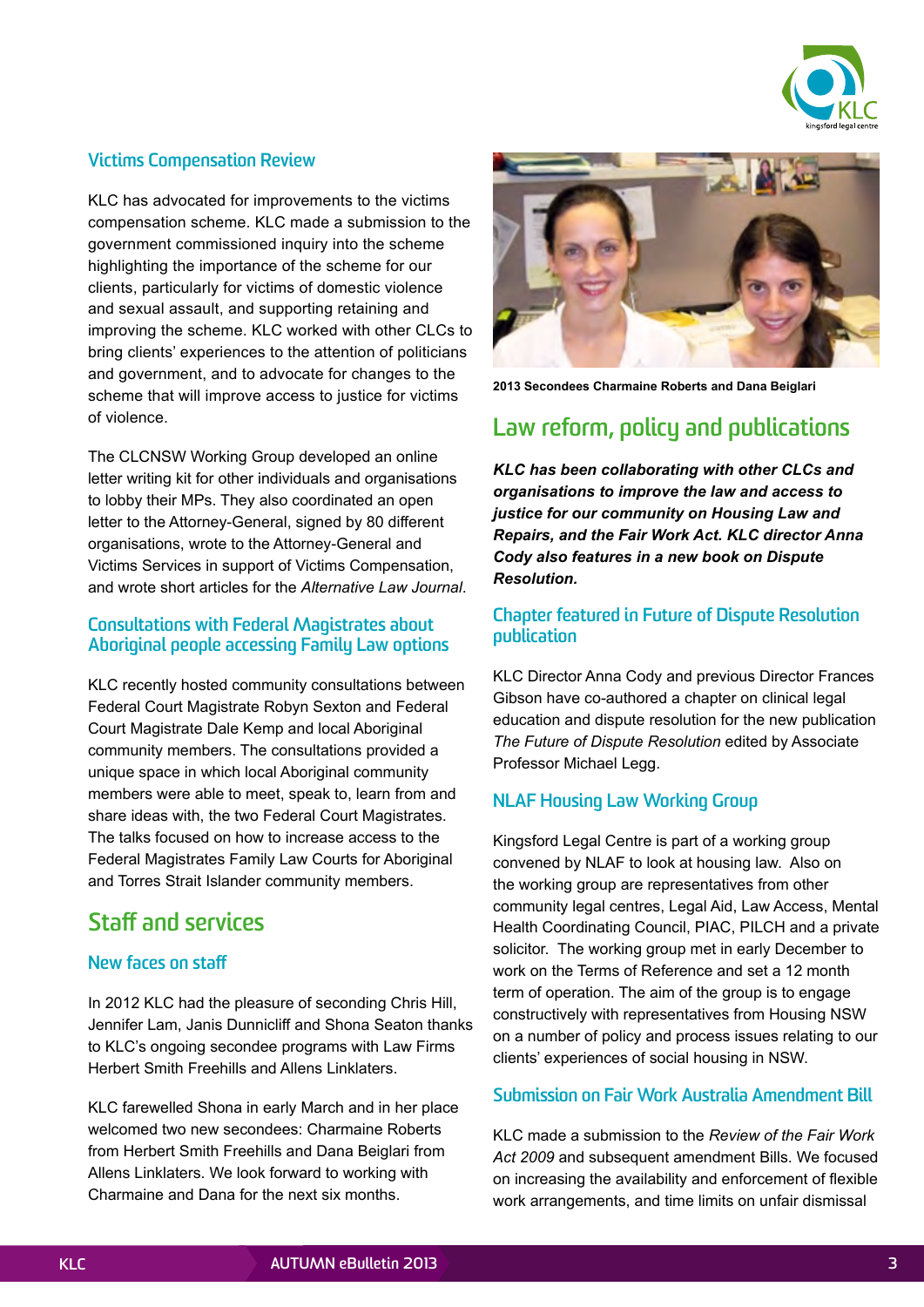

complaints and increased clarity in General Protections complaints (using our experience in discrimination law). KLC was pleased to see the time limit in unfair dismissal matters extended when the Act was amended in December. The Government also plans to extend the right to request flexible working arrangements to a broader range of workers with caring responsibilities.

### **Continued work on the Housing Repairs Project**

KLC has continued working on our repairs campaign, which seeks to improve the standard of housing for clients living in Housing NSW properties. We conducted a client and community survey and in early February we piloted a pop-up clinic to teach residents how to apply for repairs orders at the Tribunal. Some of the attendees from the clinic are now keen to develop their skills as community advocates in this area.



**Edwina MacDonald speaking at the Housing Repairs pop-up clinic at Duffy's Corner Housing Estate.**

### **Advice and casework**

*KLC continues to show its strength in discrimination, employment, consumer complaint and visa cancellation matters, by reaching successful outcomes for several clients over the summer.*

### **Helping inmates from Long Bay Correctional Centre on Visa cancellation matters**

KLC continues to assist inmates at the Long Bay Correctional Centre. Six of KLC's students over the summer collected evidence and drafted statements and submissions for these cases. They include:

- A young man from the Cook Islands who has lived in Australia since he was 13 and who has a young child here. We recently found out from the Department that his visa would not be cancelled.
- We made submissions on behalf of a 60 year old man originally born in Samoa, who has lived in Australia for over 30 years. His adult children also all live in Australia. He was serving a lengthy sentence for a serious offence. The Department agreed with our submissions, and did not cancel his visa.
- A young man from Sudan who arrived in Australia on a humanitarian visa when he was 14. He had previously spent seven years in a refugee camp in Kenya.We have just been notified that the Department have decided not to cancel our client's visa.

### **Success with Consumer Trading Tenancy Tribunal (CTTT) matter**

KLC recently represented a client at the CTTT in a consumer complaint. The client was in her eighties and has a hearing disability. She had been charged \$5,500 for electrical work at her home that was realistically only worth \$900. We successfully argued that our client had paid the \$5,000 due to the misrepresentations and unconscionable conduct of the electricians, and the CTTT ordered that the client be refunded \$4,700. The Centre has now helped the client get a garnishee order in the Local Court.

### **Social Security case success**

KLC represented a client at the Social Security Appeals Tribunal for an age pension debt of over \$20,000. The client's English was poor, and she has a number of physical and psychological disabilities. Two KLC students worked on preparing written submissions to the Tribunal and one of them was able to attend the hearing. KLC staff made oral submissions to the Tribunal and the Tribunal decided to reduce the debt to \$10,000, which has made a positive difference to the client's financial circumstances and health.

### **Discrimination in employment matter success**

KLC represented a client at the Australian Human Rights Commission in a sex and marital status discrimination in employment complaint. The client, a casual employee, had complained to the Commission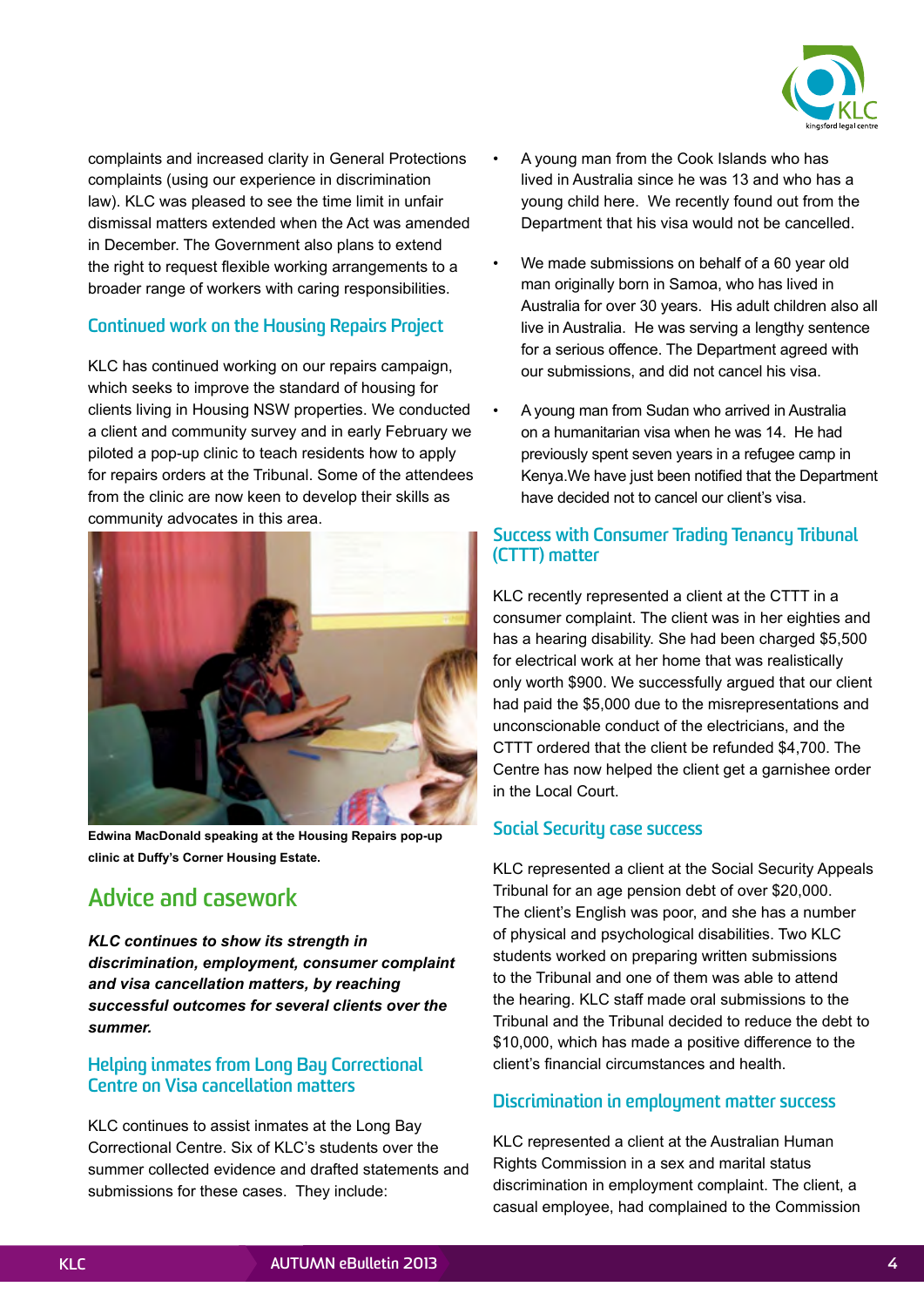

as she felt that her usual shifts were being given to a male employee, as he was considered by her manager to be a "breadwinner" and needed the shifts more. We successfully negotiated a settlement for this client including financial compensation, work references and an apology.

### **Community Legal Education**

*We worked with prison inmates, social workers and youth on matters including discrimination law, creating a Power of Attorney and dealing with debt.*

### **CLE roundup**

- *• CLE on fines to inmates at Long Bay jail as part of the Dealing with Debt series* - Staff and students from KLC presented on fines and what to do about them to a group of around six inmates at Long Bay.
- *• CLE about Power of Attorney, Prince of Wales Hospital* - Staff presented to a group of social workers at the Prince of Wales hospital about guardianship and power of attorney, which was well attended and well received.
- *• CLE on discrimination law at YAPA (Youth Action and Policy Association) conference* - KLC staff and students presented a workshop to approximately 25 young people aged between 13-18 at the YAPA *Shift This Conference* in October. The use of a trivia game to highlight the effects of discrimination worked well, and the young people were very engaged with the issues.
- *• Ngara Nura Agency Day: Long Bay Correctional Centre* - KLC attended the Ngara Nura Agency Day at Long Bay Correctional Centre in December 2012. We spoke to a group of inmates with imminent release dates about the services provided by KLC and gave some inmates advice about their fines and debt matters.

### **Working with our community**

### **Kooloora outreach**

In March 2013 KLC and the Kooloora Community Centre set up a KLC outreach advice clinic. Kooloora is uniquely placed in the Bilga social housing estate

in Malabar and is also very close to the Namatjira and Mirrabooka housing estates. The clinic is a drop in service (no need to book an appointment), held every second Friday morning.



**Charmaine Roberts and community member at the Kooloora Outreach**

### **Aboriginal Access Program**

*Outreach Services continue to grow at Yarra Bay and Kooloora for our Aboriginal and Torres Strait Islander community.*

### **Yarra Bay outreach**

KLC's outreach service to the Aboriginal community at La Perouse continues fortnightly, every second Tuesday morning at La Perouse Aboriginal Community Health Centre. Aboriginal and Torres Strait Islander community members are free to drop in to the centre to have a yarn with our Aboriginal Access Worker about their legal problems, with no need to book an appointment.

KLC is also currently exploring opportunities with the Lapa Access Point to hold a large-scale monthly community outreach day, which both KLC and other community services can participate in.